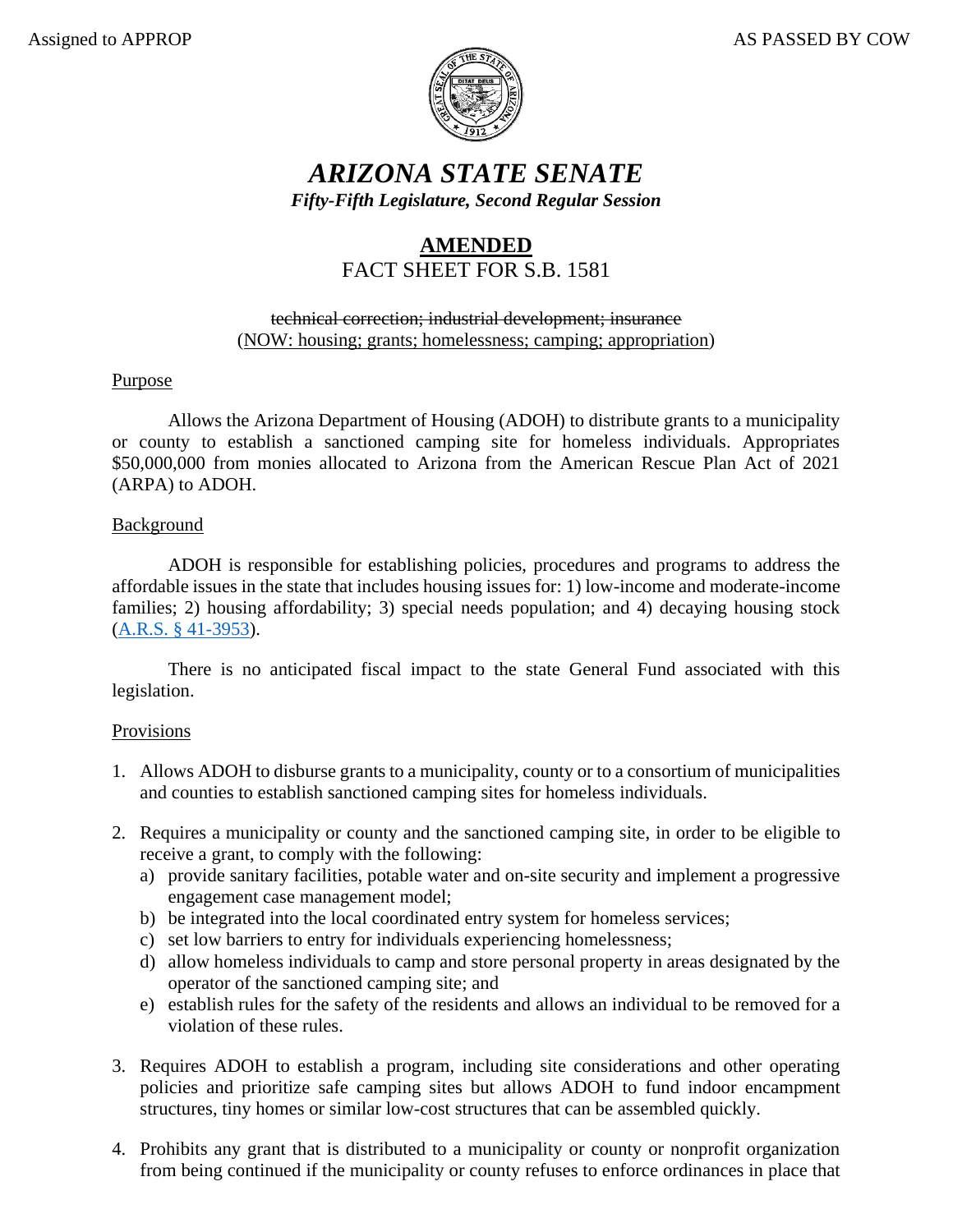FACT SHEET – Amended S.B. 1581 Page 2

> prohibit sleeping and camping in public places that are not designated as sanctioned camping sites.

- 5. Allows ADOH to disburse grant monies to a municipality, county or nonprofit organization to establish or support multidisciplinary homeless outreach teams.
- 6. Requires a multidisciplinary homeless outreach team to be composed of at least one from each of the following groups:
	- a) peer providers, law enforcement officers or mental health providers; and
	- b) social service providers, contract off-duty law enforcement officers or contracted security officers.
- 7. Requires a multidisciplinary homeless outreach team to work to move individuals that are sleeping and camping in public or private places not fit for human habitation into homeless services, housing shelters or sanctioned camping sites.
- 8. Asserts a municipality, county or designated operator of the sanctioned camping site is not liable in any civil action that arises out of the operation of the sanctioned camping site unless the claim involves intentional or grossly negligent conduct.
- 9. Appropriates \$50,000,000 from ARPA to ADOH in FY 2023 and allocates the appropriation as follows:
	- a) \$30,000,000 to municipalities, counties or to a consortium of municipalities and counties to establish sanctioned camping sites for homeless individuals; and
	- b) \$20,000,000 to municipalities, counties or nonprofit organizations to establish or support homeless outreach teams.
- 10. Exempts the appropriation from lapsing.
- 11. Becomes effective on the general effective date.

### Amendments Adopted by Committee

- 1. Adopted the strike-everything amendment.
- 2. Removes the inclusion of a mental health or substance abuse evaluation in the rules for the sanctioned camping sites.
- 3. Adds contracted off-duty law enforcement officers to the individuals who can serve on the homeless outreach teams.

### Amendments Adopted by Committee of the Whole

- 1. Adds a consortium of municipalities and counties to the entities ADOH is allowed to disburse grants to establish sanctioned camping sites.
- 2. Requires ADOH to establish a program that includes sanctioned camping sites, operating policies and prioritize safe camping sites but allows ADOH to fund indoor encampment structures, tiny homes or similar low-cost structures that can be assembled quickly.